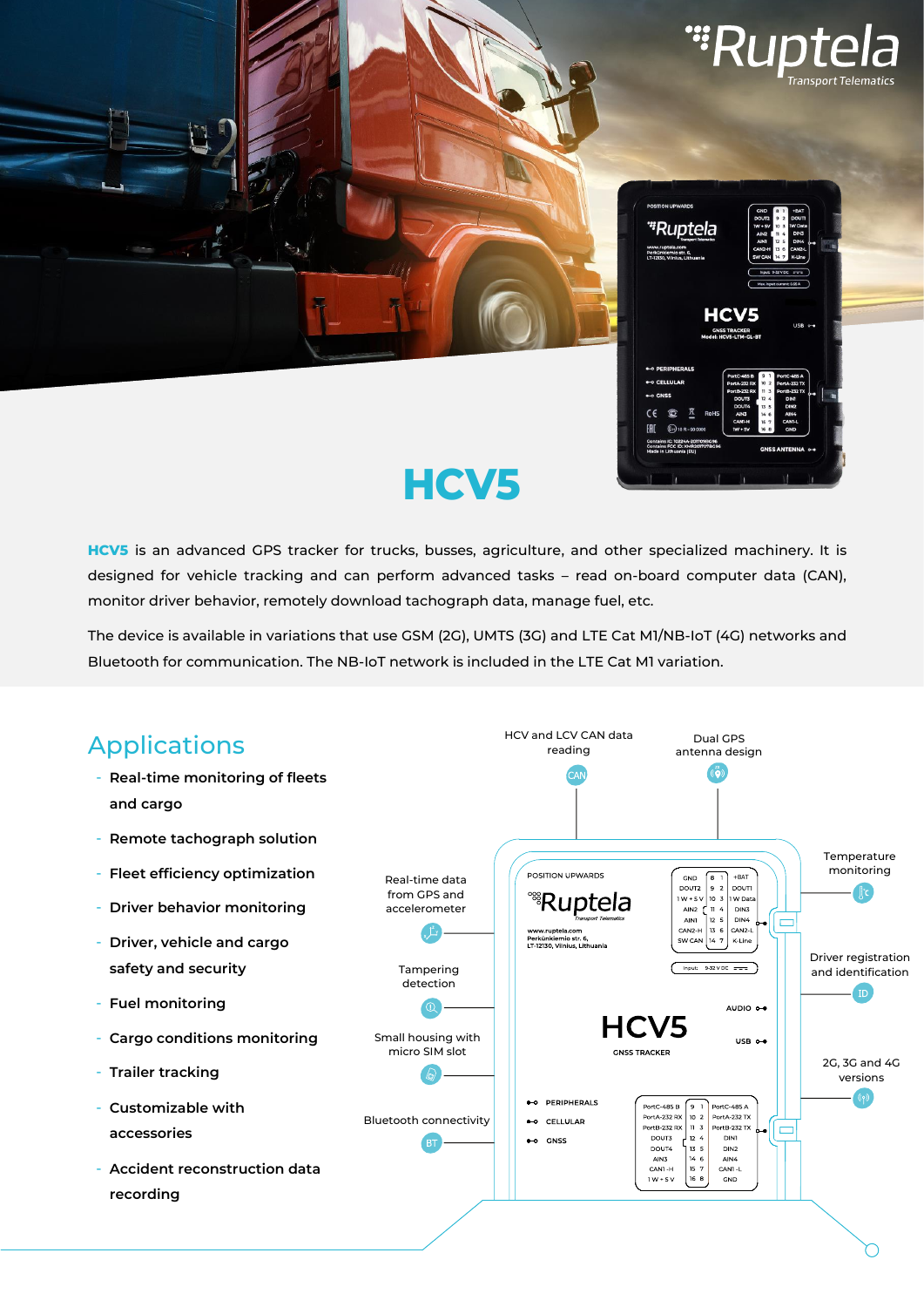



### **Environmental specifications**

| Temperature              | $-20$ to $+60$ °C<br>Operating:<br>$-20$ to $+45$ °C<br>Storage:<br>Battery charging:<br>0 to +45 $^{\circ}$ C<br>Battery discharging:<br>$-20$ to $+60$ °C |  |
|--------------------------|-------------------------------------------------------------------------------------------------------------------------------------------------------------|--|
| <b>Relative humidity</b> | 5% to 95% Non-condensing                                                                                                                                    |  |

### **Electrical specifications**

| Power supply range      | $9 - 32$ V DC                                                                                                                                                                                                                                                                                                   |
|-------------------------|-----------------------------------------------------------------------------------------------------------------------------------------------------------------------------------------------------------------------------------------------------------------------------------------------------------------|
| <b>Internal battery</b> | LiPo 3.7 V 1050 mAh                                                                                                                                                                                                                                                                                             |
| <b>Protections</b>      | Battery and a 1-Wire power line short circuit protection<br>Reverse polarity protection<br>Electrostatic discharge protection on USB, SIM card slot and 1-Wire data line<br>Overcurrent protection on a 1-Wire power line and digital outputs<br>Overvoltage protection on analog inputs<br>Charging protection |

### **Average power consumption @ 12 V DC**

| <b>Operating</b><br>(battery charging) | Normal operation (data sending interval $\sim$ 15 s):<br>Normal operation (constant link enabled):<br>Peak value:                                                     | $\sim$ 160 mA<br>$\sim$ 155 mA<br>$\sim$ 260 mA |
|----------------------------------------|-----------------------------------------------------------------------------------------------------------------------------------------------------------------------|-------------------------------------------------|
| Sleep mode                             | All modules disabled:<br>Modem in sleep mode, other modules disabled:<br>Modem enabled, other modules disabled:<br>GNSS module enabled, other modules disabled: ~22mA | $\sim$ 6 mA<br>$\sim$ 8 mA<br>$\sim$ 16 mA      |

## **Connectivity**

| 2G option                | Modem: Quectel M95<br>Antenna: Internal<br>Frequency bands @ 2G (GSM): 850/900/1800/1900 MHz                                                                                                                                                                                                                                                                                                                              |
|--------------------------|---------------------------------------------------------------------------------------------------------------------------------------------------------------------------------------------------------------------------------------------------------------------------------------------------------------------------------------------------------------------------------------------------------------------------|
| 3G option                | Modem: Quectel UG96<br>Antenna: Internal<br>Frequency bands @ 2G (GSM): 850/900/1800/1900 MHz<br>Frequency band @ 3G (UMTS): 800/850/900/1900/2100 MHz                                                                                                                                                                                                                                                                    |
| LTE Cat M1/NB-IoT option | Modem: Quectel BG95<br>Antenna: Internal<br>Frequency bands @ 2G (GSM): 850/900/1800/1900 MHz<br>Bands @ 4G (LTE Cat M1/NB-IoT):<br>B1/B2/B3/B4/B5/B8/B12/B13/B18/B19/B20/B25*/B26/B28/B39*<br>* - available upon request                                                                                                                                                                                                 |
| <b>GNSS module</b>       | Module: U-blox FVA-M8M<br>Antenna: Internal and external (available as an additional accessory)<br>Positioning systems: GPS, GLONASS, Galileo<br>Augmentation systems: QZSS, SBAS (WAAS, GAGAN, EGNOS, MSAS)<br>Aided start services: AssistNow Online (A-GPS)<br>Tracking sensitivity: -154 to -164 dBm<br>Reacquisition sensitivity: -152 to -160 dBm<br>Cold start duration: $<$ 30 s<br>As low as 3 s<br>Aided start: |
| <b>Bluetooth module</b>  | Module: NRF52832<br>Bluetooth version: 5.1 Low energy                                                                                                                                                                                                                                                                                                                                                                     |